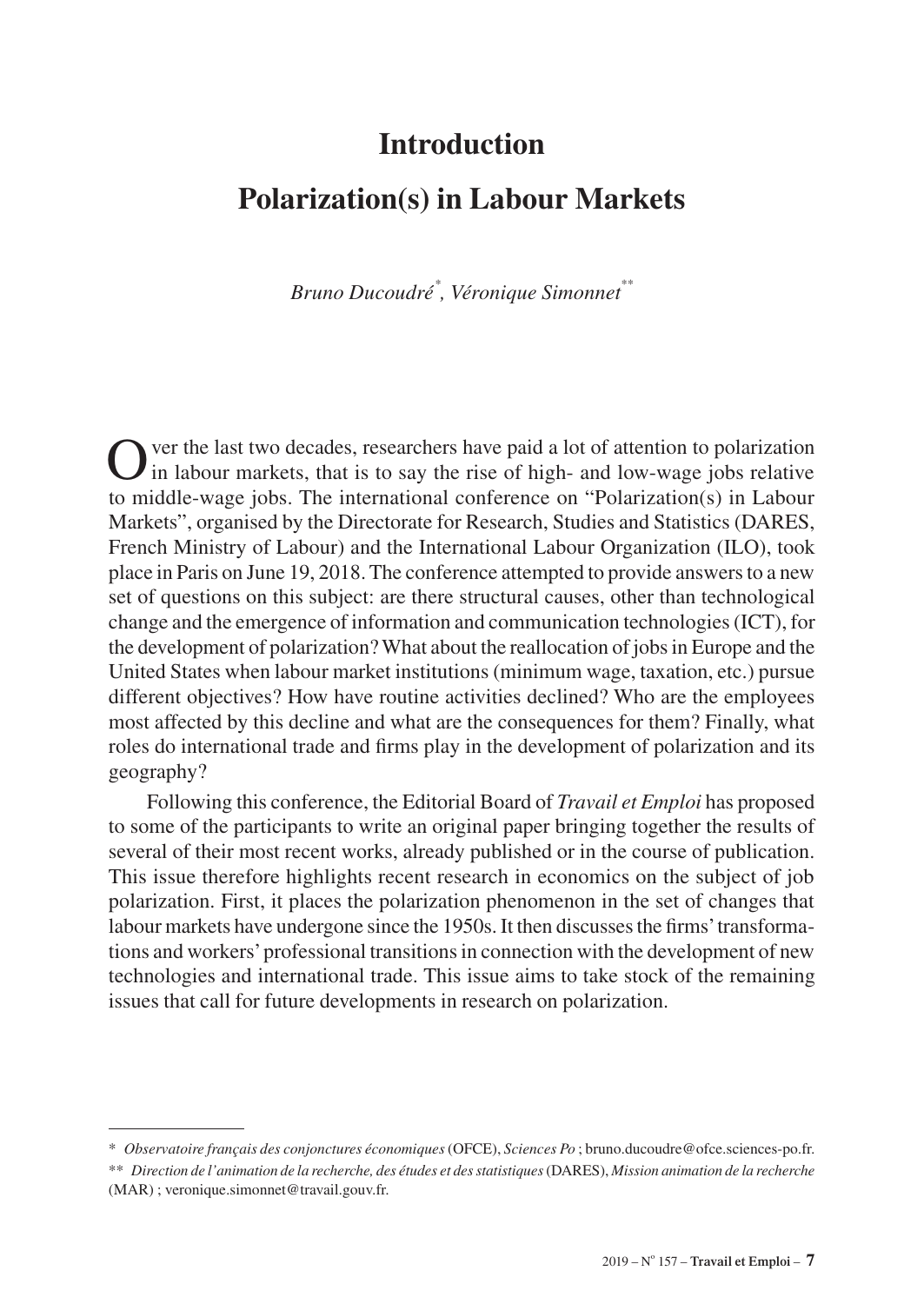### **What is Polarization of the Labour Market?**

At the beginning of the 2000s, researchers shed light on the phenomenon of polarization: the relative growth of wages and employment of high-wage occupations in the 1980s and 1990s and the relative growth of wages and employment of low-wage occupations compared to middle-wage occupations in the 1990s and the first decade of 2000 (Autor, Dorn, 2013; Autor *et al.*, 2006). This polarization is largely explained by the automation of routine tasks that disappear in favor of non-routine manual or cognitive tasks.

The study of the phenomenon originates from quantitative and case-study evidence that document a striking correlation between the adoption of computer-based technologies and the increased use of college-educated labour (this correlation is frequently interpreted as *skill biased technological change*). AUTOR *et al.* (2003) show that the rapid adoption of computer technologies, spurred by sharp real price decline, leads to changes in the tasks performed by workers and, ultimately, in the demand for human skills. Computer capital substitutes workers in performing cognitive and manual tasks that can be accomplished according to an explicit set of rules –called "routine tasks". Conversely, it complements workers in performing tasks that require flexibility, creativity, problem-solving skills, and complex communication activities– called "non-routine tasks." As the price of computer capital falls, these two mechanisms (substitution and complementarity) raise relative demand for workers who have a comparative advantage in non-routine tasks, typically the more educated workers.

But AUTOR *et al.* (2003) show that the changing composition of job tasks spurred by technological change affects almost all occupations and educational levels. It thus appears before the rise in the general level of education and accounts for 60% of the estimated relative demand growth favouring college labour between 1970 and 1998 in the United States. Their model predicts also that industries that are initially intensive in labour inputs will invest the most in computers and new technologies as their prices decline, thus triggering a considerable reduction in routine activities and an increase in non-routine activities. These industries would reduce labour demand for routine tasks, for which computer capital substitutes, and increase labour demand for non-routine tasks, which computer capital complements.

Goos and Manning (2007) further specify that routine tasks that require precision and can be performed by machines (such as some accounting tasks, for example), are not necessarily those requiring the lowest skill levels. Conversely, some non-routine manual tasks that essentially involve coordination (such as shelving, or tasks performed in service occupations involving assisting or caring for others) require very little qualification. As a result, automation leads to increased demand for well-paying skilled jobs that typically require non-routine cognitive skills and increased demand for low-skilled, low-wage jobs that typically require non-routine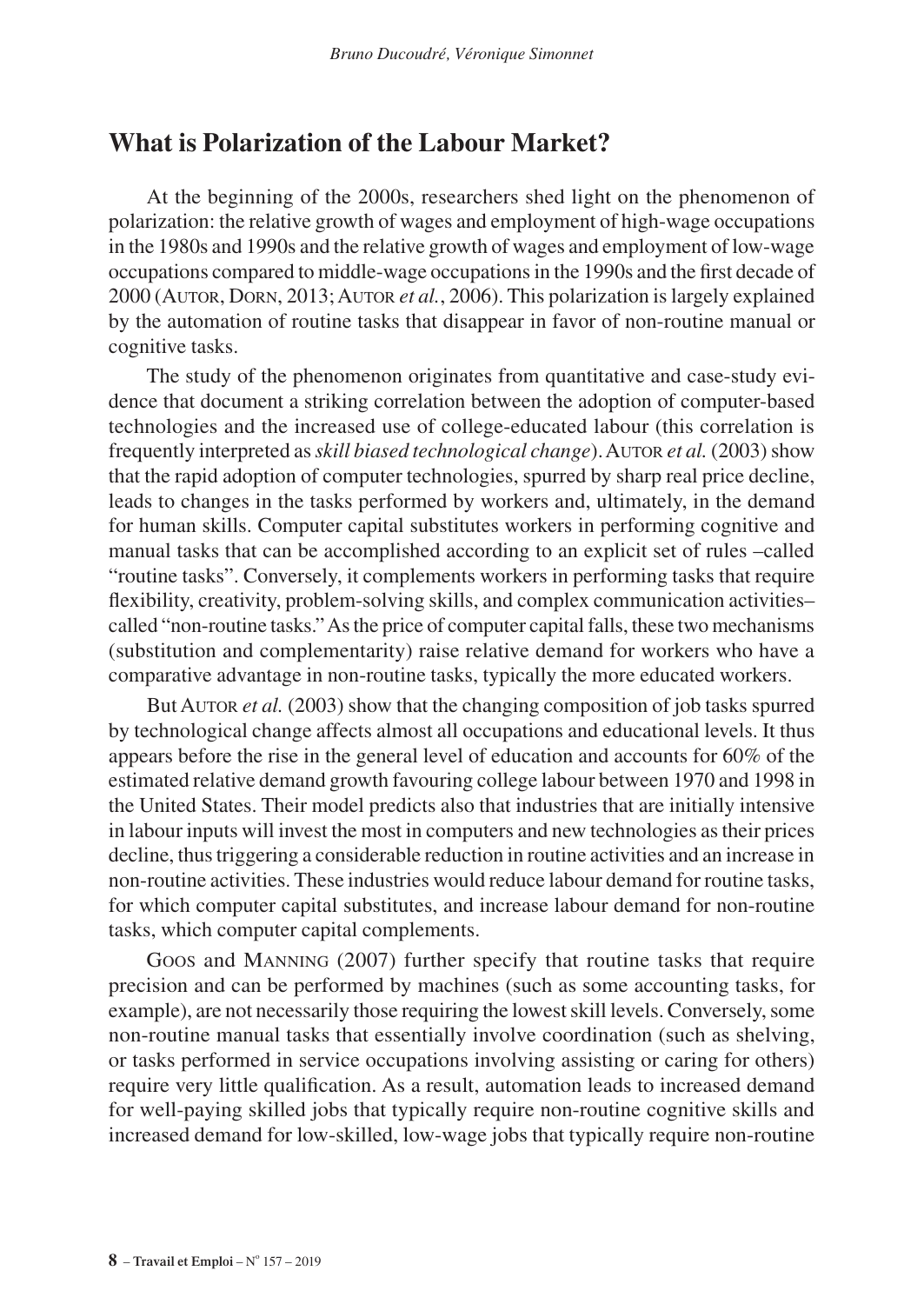manual skills.<sup>1</sup> In contrast, there is less demand for "intermediate" jobs that require routine manual and cognitive skills. This process leads to job polarization and by extension to wages polarization. If the most skilled workers generally perform nonroutine cognitive tasks and the least skilled workers perform manual non-routine tasks, employment polarization corresponds to an increase in jobs at both the top and the bottom of the wage distribution. The reduction of routine tasks, whether cognitive or manual, leads to a reduction in the share of jobs located in the middle of the distribution. One can thus observe polarization by looking at the evolution of employment per salary centile. By ranking and having a close look at the lowest paid occupations, the middle and the highest paid occupations, Goos *et al.* (2009, 2014) confirm the polarization of employment in all European countries over the period 1993-2010.

Finally, AUTOR and DORN (2013) suggest that the fall in the price of new technologies that drives down the wage paid to routine tasks leads some low-skilled workers to switch to service occupations that are difficult to automate because "they rely heavily on dexterity, flexible interpersonal communication, and direct physical proximity" (p. 1590).<sup>2</sup> As in these sectors there is currently no substitutability between goods and services, the substitution of routine human tasks by machines in the production of goods can allow a growth of wages and employment in low-skilled service occupations.3

### **Sources and Consequences of Polarization**

The polarization of labour markets has raised a series of questions relating both to its origins, to the mechanisms at work and their consequences on occupational patterns and the wage distribution, to individual workers' occupational mobility patterns and wage trajectories and to the differentiated effects among social groups. In the first article of this issue of *Travail et Emploi*, **Alan Manning** addresses these questions, stating that polarization is a structural phenomenon prior to the diffusion of ICT. **Zsófia Bárány** and **Christian Siegel** demonstrate this point, explaining that the manufacturing share of employment began to decline as early as the 1960s, while services employment increased, and that wage differentials between services and manufacturing with equal skills increased. Since routine jobs are largely concentrated

<sup>1.</sup> Non-routine manual tasks need "eye-hand-foot" coordination. Non-routine cognitive tasks include "control, planning and direction" tasks, which correspond to managerial and interactive tasks, and/or the need for mathematical and formal reasoning. Routine tasks are identified by the possibility to set "limits, tolerances and standards" and by "finger dexterity" practice (Goos, MANNING, 2007).

<sup>2.</sup> Such as services related to transportation, accommodation and food, personal care, building and grounds cleaning, housekeeping, delivery and security services.

<sup>3.</sup> This requires a strong elasticity of substitution between routine tasks and new technologies, on the one hand, and a low elasticity of substitution between goods and services, on the other hand. The decline in the price of new technologies then benefits the development of non-routine-manual-skills intensive services.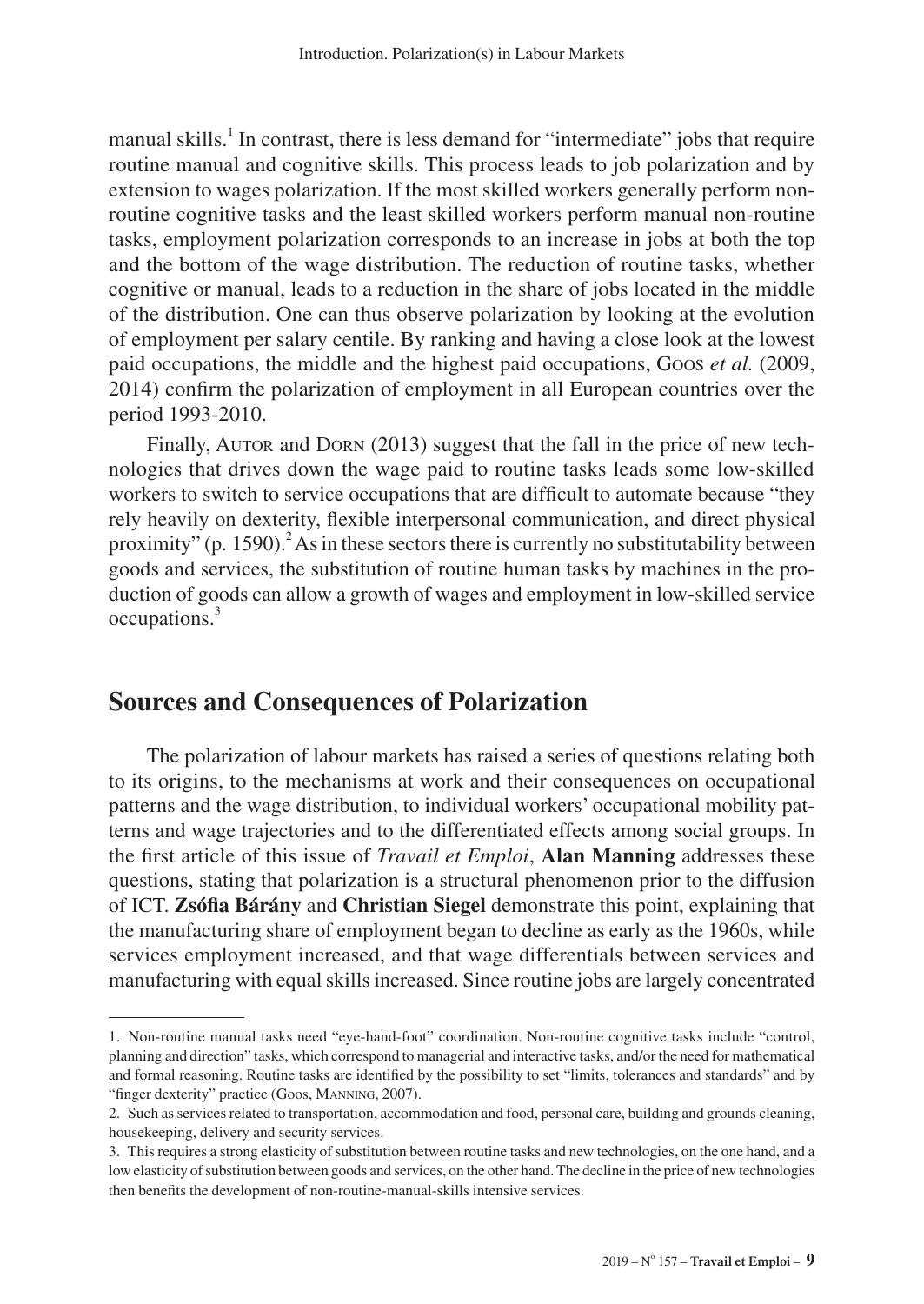in manufacturing and located in the middle of the wage distribution, these reallocations have led to job polarization in the United States. This structural change has led to a reallocation of jobs between sectors and within sectors.

While the share of jobs requiring cognitive skills has grown across all sectors and the share of routine jobs has declined, half of the increase in manual employment has been due to the reallocation of employment between sectors –these employment reallocations evolving in accordance with the rate of diffusion of new technologies within the sectors and occupations. **ZsófiaBárány** and **Christian Siegel** show that the diffusion of new technologies within some occupations, and within some occupations in some sectors, is much faster than in any sector in general.

**Alan Manning** also points out the links between polarization and inequality, and the fact that structural changes in labour markets generate "winners" and "losers". Polarization does not manifest itself so much as a massive rise in wage inequalities between occupations –the supply of work by occupation is very elastic to relative wages between jobs– but rather as differentiated impacts among individuals and social groups. **Guido Matias Cortes** shows that in the United States, polarization has resulted in a decline in manufacturing skilled workers' jobs and middle-level administrative jobs. Thus, routine manual occupations have declined with the decrease in the proportion of men aged 20 to 50 without a diploma or with little education in the population, but even more so because of the decrease in men's probability of working in routine manual occupations. Two thirds of the decline in routine cognitive activities come from the decline in the probability of women aged 20 to 50 with high school diplomas or some post-secondary education of working in routine cognitive activities. Both these declines in the probability of working in routine activities have resulted in a slight increase in nonroutine manual employment but above all in a strong growth in non-employment, which could partly explain the decline in men's employment rate observed in the United States during this period. Women have experienced fewer transitions to non-employment than men but have not switched to non-routine cognitive occupations either. **Guido Matias Cortes** also shows that the wage growth of men remaining in routine occupations is much lower than that of men who have switched from routine to non-routine occupations, even though those non-routine occupations are low-skilled manual jobs.

Polarization is a global phenomenon since it affects all countries, regardless of their income level, and since it grows in parallel with globalization, the two phenomena appearing to feed on one another. **Fredrik Heyman** and **Fredrik Sjöholm** highlight the links observed in Sweden between labour market polarization and the degree of firms' exposure to international competition. On the one hand, they show that multinational firms and exporting firms employ more highly-skilled workers than do local firms; on the other hand, global engagement impacts firm organization and the occupational structure of firms. Firms with a high initial level of routine jobs increase their share of high- and low-skilled jobs at the expense of routine, middle-skilled jobs. Technological change leading to a decline of routine jobs and to job polarization can improve firms' competitiveness and support the development of their international activities. Increased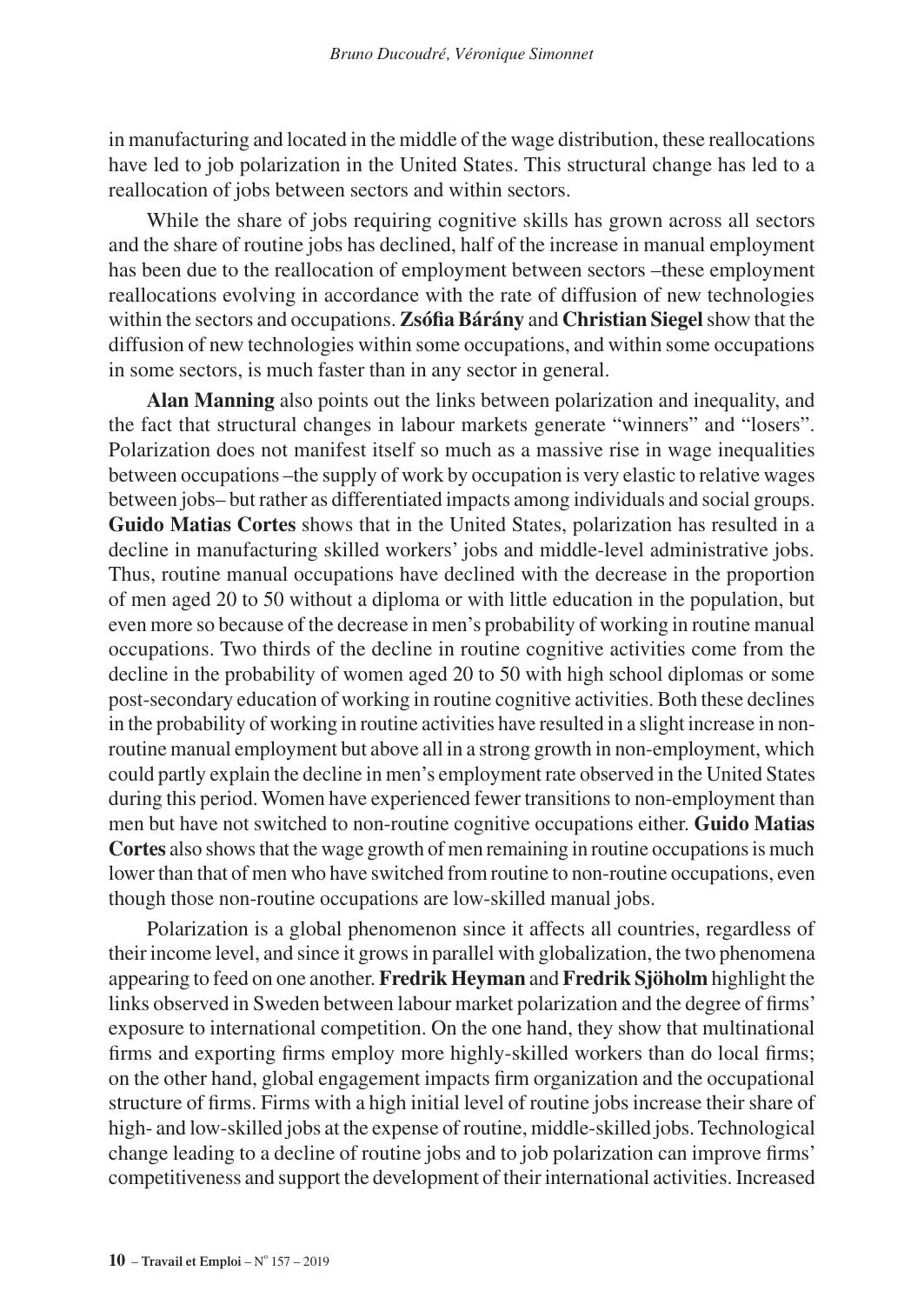export shares skew the labour mix toward high-skilled occupations. Offshoring would help to increase both high-skilled and low-skilled occupations.

Finally, what is the overall impact of polarization on economies? Does it mean a rise or a fall in wages in the long term? **Alan Manning** provides answers by showing how technology can benefit workers on average over the long term, through a rise in average wages. This occurs when the capital stock varies in the long term, while the quantity of labour input available is limited, and the relative price of investment decreases in the long term. Under these conditions, productivity gains must benefit the compensation of employees as a whole, which would generate additional demand for goods and services that create jobs. This does not mean that there are only winners, since significant redistributive effects can occur simultaneously. With these results, Alan Manning invites us to think about the policies to implement so that gains from the diffusion of new technologies benefit the largest number as well as the instruments that can be mobilised: minimum wages, training policies, redistributive taxation.

This issue of *Travail et Emploi* does not claim to be exhaustive,<sup>4</sup> since it does not deal with the role of labour market institutions in the development of polarization. A minimum wage can thus influence the evolution of the occupational pattern, and offset wage inequalities if its level is high enough. Training systems for people working in occupations affected by automation are also ways to support their career transitions. The links (or lack of links) between labour markets polarization in high-income countries and offshoring in low-income countries have to be clarified, especially because polarization in labour markets in low-income countries is not clearly established. According to Maloney, Molina (2016), different reasons can explain this result. Let's give three of them: compared to developed countries, the share of routine occupations is often less important in developing countries since employment in the primary sector is still important; routine occupations in developing countries can partly benefit from offshoring; investment in new technologies may also be lower. The phenomenon of polarization also seems to have a spatial dimension, since it can impact the structure of employment and wages of local labour markets differently. AUTOR (2019) shows how technological changes have affected low-educated urban workers by reducing their advantage in working in metropolitan areas because routine occupations have been reduced in these areas. Finally, recent developments in artificial intelligence, and its potential to replace workers to perform some highly-skilled tasks (for example the diagnosis of certain diseases) raise the question of its complementarity or substitutability with high-skilled workers, which could deeply modify the process of polarization (Frank *et al.*, 2019). However, the effects of artificial intelligence development on productivity and employment may be slow to spread; both because the accumulation of capital stock based on this technology would take time to have macroeconomic effects, but also because its diffusion would require additional investments (BRYNJOLFSSON *et al.*, 2017). All these questions open up fundamental research perspectives for the years to come.

<sup>4.</sup> See Delautre, Simonnet, 2018 for a more complete state of the works on polarization.